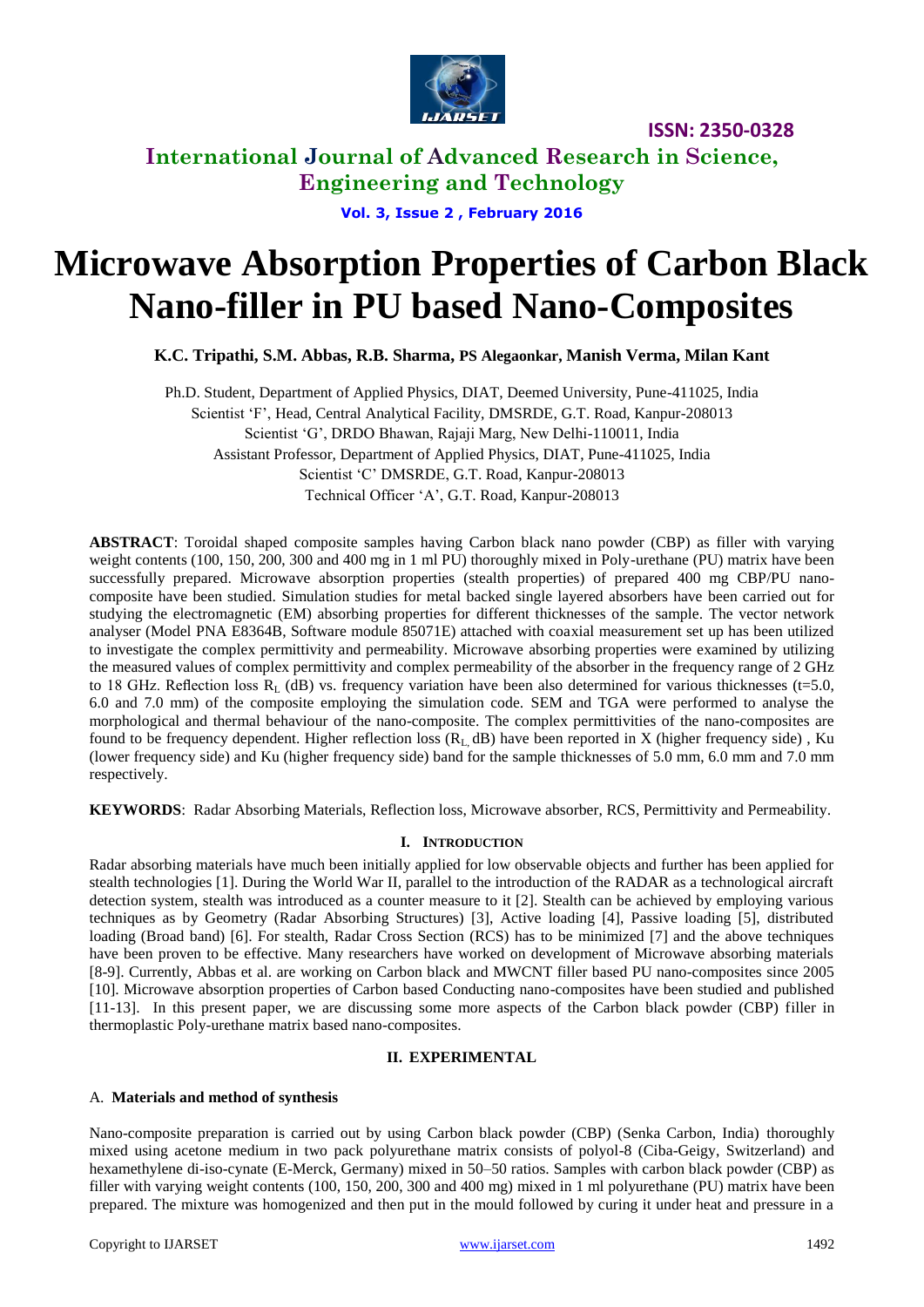

# **International Journal of Advanced Research in Science, Engineering and Technology**

#### **Vol. 3, Issue 2 , February 2016**

hydraulic press. The samples were prepared in toroidal shaped with an outer diameter of 7.0 mm, an inner diameter of 3.0 mm to fit in co-axial waveguide sample holder.

#### B. **Microwave measurements**

Microwave absorbing properties were studied using coaxial line method. Electromagnetic parameters (complex permittivity and Complex permeability) of composite were investigated using AGILENT vector network analyser Model PNA E8364B in the frequency range of 2–18 GHz.

The reflection loss  $(R_1)$  with different thicknesses (t) have been calculated by utilising the well established equations (1) and (2) given below:

$$
R_L(dB) = 20 \log_{10} \left| \frac{Z_{in-1}}{Z_{in+1}} \right|
$$
\n............(1)  
\n
$$
Z_{in} = \left( \frac{\mu_r}{\varepsilon_r} \right)^{\frac{1}{2}} \tanh \left[ j \left( \frac{2\pi ft}{c} \right) (\mu_r \varepsilon_r) \frac{1}{2} \right]
$$
\n............(2)

**ISSN: 2350-0328**

where  $Z_{in}$  is the normalized input impedance at free space and material interface,  $\varepsilon_r = \varepsilon' - j\varepsilon''$  and  $\mu_r = \mu' - j\mu''$  are the complex permittivity and permeability respectively of the material. Real part is a measure of the extent to which the material will be polarized or magnetized by the application of electric or magnetic field respectively while imaginary part is a measure of the energy loss incurred in re-arranging the alignment of the electric or magnetic dipoles as according to applied ac fields, t is the thickness of the absorber, and c and f are the velocity of light and the frequency of microwave in free space, respectively.

#### **III. RESULT AND DISCUSSION**

#### A. **Morphological Properties**

The surface morphologies have been studied with the help of Scanning Electron Microscope (SEM) images. The SEM images of carbon black nano-particles and polyurethane (PU) are shown in figure1 (a) and 1(b) respectively.



 $1(a)$  1(b)

Fig. 1. Scanning Electron Micrographs (a) Carbon Black Powder (CBP) (b) SEM of Poly Urethane (PU)

SEM micrograph 1(a) shows that the carbon black particles are agglomerated and forms the porous structure. Figure 1(b) shows the rubberised nature of virgin polyurethane (PU) matrix.

#### B. *Thermal Properties*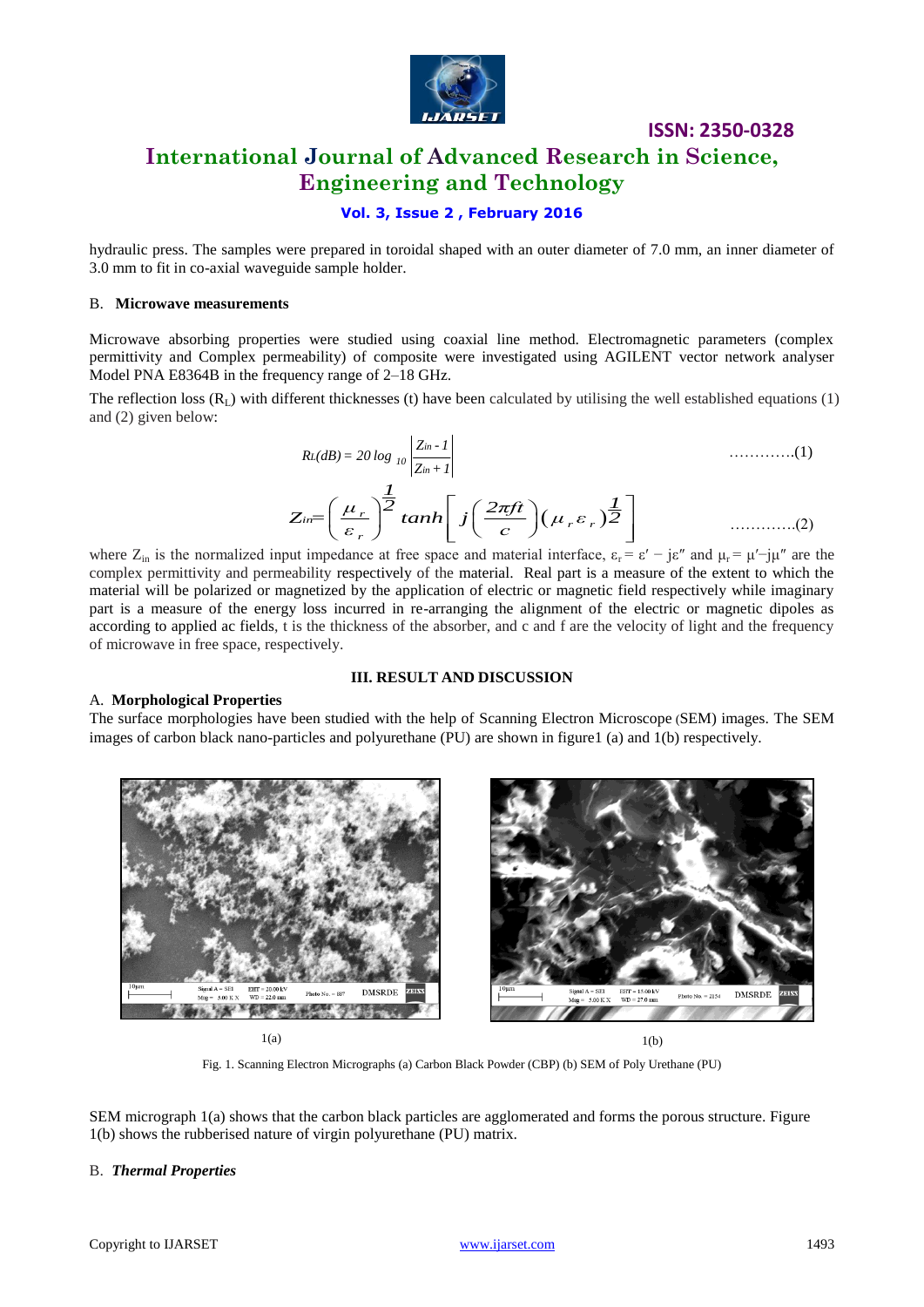

# **ISSN: 2350-0328 International Journal of Advanced Research in Science, Engineering and Technology**

#### **Vol. 3, Issue 2 , February 2016**

Thermo gravimetric analysis (TGA) has also been carried out to study the thermal stability of the prepared nanocomposite. Figure 2 shows the TGA plot of prepared nano-composite which exhibits weight loss in several steps. But the prepared CBP/PU nano-composite is found to have a thermal stability at least up to 300  $^{\circ}$ C.



Fig. 2. TGA of 400 mg Carbon Black/ ml PU Nano-composite

#### C. **Permittivity Spectra and Permeability Spectra**

The dielectric parameters  $(\varepsilon, \varepsilon)$  of CBP/PU nano-composites are shown in the figure 3 (a) and figure 3(b). The figure 3(a) shows that the dielectric constants (ε") of the prepared CBP/PU nano-composite samples are frequency dependent and also varies with the weight contents of the conducting CBP filler.



Fig. 2. Variation of the (a) Dielectric constant (ε") with frequency (GHz) (b) Dielectric Loss (ε") with frequency (GHz) of CBP/PU Nano-composite

The figure 3(b) shows that the dielectric loss  $(\varepsilon)$  is increasing with increasing CBP filler content in the composite.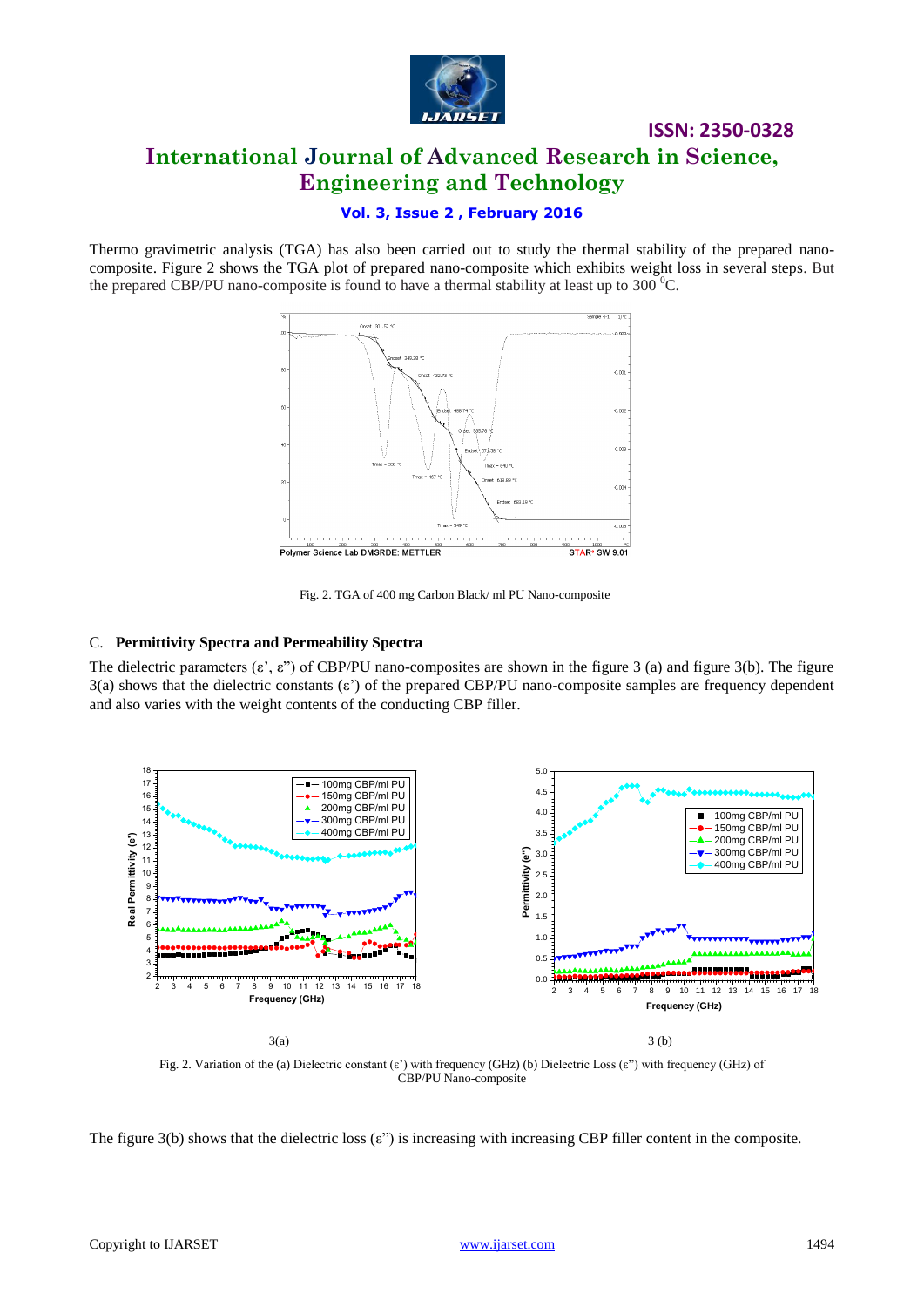

# **ISSN: 2350-0328 International Journal of Advanced Research in Science, Engineering and Technology**

#### **Vol. 3, Issue 2 , February 2016**

Figure 4 shows the real permeability  $(\mu')$  is nearly frequency independent in 2-18 GHz. The magnetic loss for all the samples have been found nearly zero (not shown) because of the conducting nature of the samples.



Fig. 3. Variation of Real permeability  $(\mu')$  with frequency (GHz) of CBP/PU Nano-composite

#### D. **Microwave absorbing properties**

The reflection loss (dB) of the prepared CBP/PU nano-composite sample having 400 mg (by wt.) in 1ml PU matrix for various thicknesses (t=5.0, 6.0 and 7.0 mm) have been calculated using experimentally obtained values of  $\varepsilon_r$  and  $\mu_r$ .



Fig. 4. Reflection loss ( $R<sub>L</sub>$  dB) vs. frequency (GHz) for t= 5, 6 and7 mm

Figure 4 depicts the variation of the reflection loss (dB) with frequency of 400 mg CBP/ml PU nano-composite in the frequency range of 2 GHz - 18 GHz. The maximum reflection loss observed for thicknesses are shown in the table 1.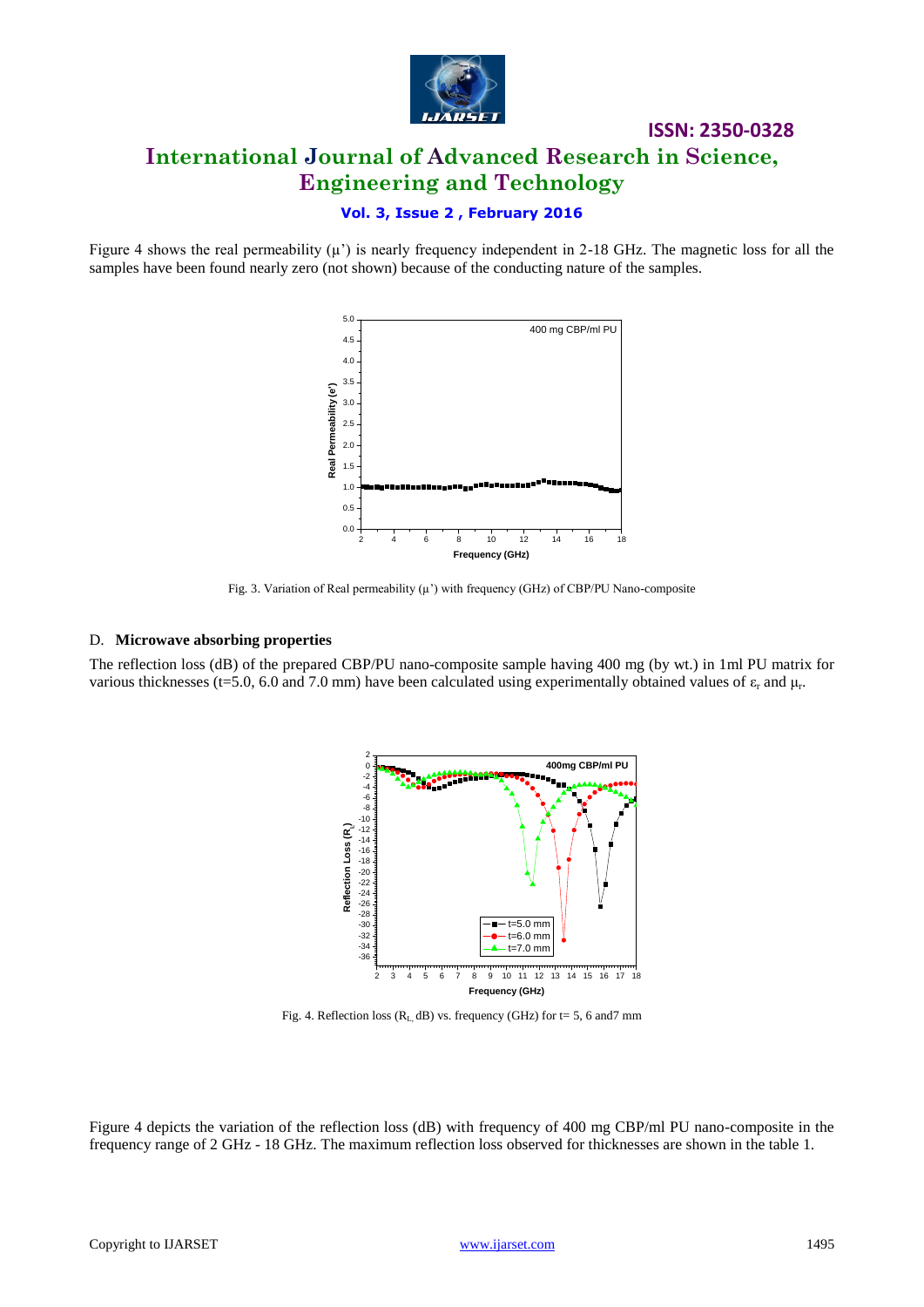

**ISSN: 2350-0328**

## **International Journal of Advanced Research in Science, Engineering and Technology**

#### **Vol. 3, Issue 2 , February 2016**

| <b>Thickness</b><br>$(t)$ (mm) | <b>Matching frequency</b><br>$(f_m)$ (GHz) | Max. Reflection loss $(R_L, max)$<br>(dB) at matching frequency $(f_m)$ | <b>Frequency band for</b><br>Reflection loss $(R_L) > 90\%$<br>(i.e. more than 10 dB) | <b>Relevant Band</b>     |
|--------------------------------|--------------------------------------------|-------------------------------------------------------------------------|---------------------------------------------------------------------------------------|--------------------------|
| 5.0                            | 15.76                                      | $-26.31$                                                                | 10.96GHz - 11.74 GHz                                                                  | (higher frequency)       |
| $6.0^{\circ}$                  | 13.52                                      | $-32.74$                                                                | 12.88 GHz - 14.16 GHz                                                                 | Ku<br>(lower frequency)  |
| 7.0                            | 11.60                                      | $-22.22$                                                                | 15.12 GHz -16.72 GHz                                                                  | Ku<br>(higher frequency) |

Table 1: Reflection loss (dB) with various thickness (t)

#### **IV.CONCLUSION**

100, 150, 200, 300 and 400 mg CBP filler based nano-composites in 1 ml polyurethane matrix has been successful prepared. The complex relative permittivity and permeability spectra and their relationship with microwave absorbing properties of 400 mg CBP/ml PU nano-composite have been investigated in detail. The maximum reflection loss  $(R<sub>L</sub>)$ , max) of 32.74 dB have been obtained at a matching frequency of 13.52 GHz for sample at thickness of 6.0 mm as mentioned in table-1. Prepared material may be utilized for EMI shielding and stealth applications.

#### **V. ACKNOWLEDGEMENT**

Authors are grateful to Dr. Namburi E. Prasad, Director DMSRDE, Kanpur for permitting this work. The authors are also thankful to Dr. T.C. Shami and Mr. Alok Dixit of DMSRDE Kanpur for their support in microwave measurements. The authors also extend their thanks to Prof. (Dr.) Sangeeta Kale of DIAT Pune for her inspiration and support**.** 

#### **REFERENCES**

- [1] Stonier RA. Stealth aircraft and Technology from World War II the Gulf. SAMPE 1991; 27(4):9–17.
- [2] Ilbeom Choi, Dongyoung Lee, Dai Gil Lee "Radar absorbing composite structures dispersed with nano-conductive particles" Composite Structures Volume 122, April 2015, Pages 23–30, doi: 10.1016 /j.compstruct.2014.11.040
- [3] Eugene F. Knott, John Shaeffer, Michael Tuley, "Radar Cross Section, Second Edition", Institution of Engineering and Technology, 2004 S.Bhuvaneswari, T.S.Subashini, "Automatic Detection and Inpainting of Text Images", International Journal of Computer Applications (0975 – 8887) Volume 61– No.7, 2013
- [4] V. K. Varadan, American Society of Mechanical Engineers, Air Force Research Laboratory (Wright-Patterson Air Force Base, Ohio) Smart Structures and Materials: Smart electronics and MEMS, Volume 4334 SPIE--The International Society for Optical Engineering, 2001 - Smart structures
- [5] K.C. Tripathi, S.M. Abbas, R.B. Sharma, P.S. Alegaonkar, Manish Verma "Microwave Absorption Studies of γ-ferrite and Ni-Zn ferrite / Epoxy based Nano-composite" J. of IJSART, Vol. 1, issue 12, PP. 16-20. Dec 2015
- [6] Eugene F. Knott, John Shaeffer, Michael Tuley Radar Cross Section, Scitech Publishing Inc., Second edition, 2004
- [7] Yan Wang, Xumin Ding and Qun Wu, "Characteristics of Faveolate Structural Microwave absorbing for Radar Absorption Material" 978-1- 4799-3540-6/14/\$31.00 ©2014 IEEE , pp181-182, AP-S 2014
- [8] Petrov, V. M., Gagulin, V.V. Inorganic Materials, February 2001 , Volume 37, Issue 2, pp 93-98.
- [9] S.M. Abbas, Mahesh Chandra, A. Verma, R. Chatterjee, T.C. Goel "Complex permittivity and microwave absorption properties of a composite dielectric absorber" Composites: Part A 37 (2006) 2148–2154
- [10] K.C. Tripathi, S.M. Abbas, R.B. Sharma, P.S. Alegaonkar, Manish Verma "Electromagnetic and Microwave Absorption Properties of Carbon Black/PU Di-electric Nano-Composite Absorber" IJSART, Vol. 1, issue 7, PP. 12-16. July 2015
- [11] K. C. Tripathi, S. M. Abbas, R. B. Sharma, P. S. Alegaonkar "Preparation and Evaluation of Carbon Black-MWCNT Nano-composites for Microwave Absorption", IJSR, Vol. 3, Issue 11, pp. 2398-2402, Nov 2014
- [12] Osman Balcil, Emre O. Polat, Nurbek Kakenov and Coskun Kocabas " Graphene-enabled electrically switchable radar-absorbing surfaces NATURE COMMUNICATIONS | 6:6628 | DOI: 10.1038/ncomms7628, pp 1-9, 20 Mar 2015, www.nature.com/naturecommunications
- [13] John D, Washington M. USAF unveils stealth Figurehter. Aviat Week Space Technol 1988; 129 (November 14): 28–9.